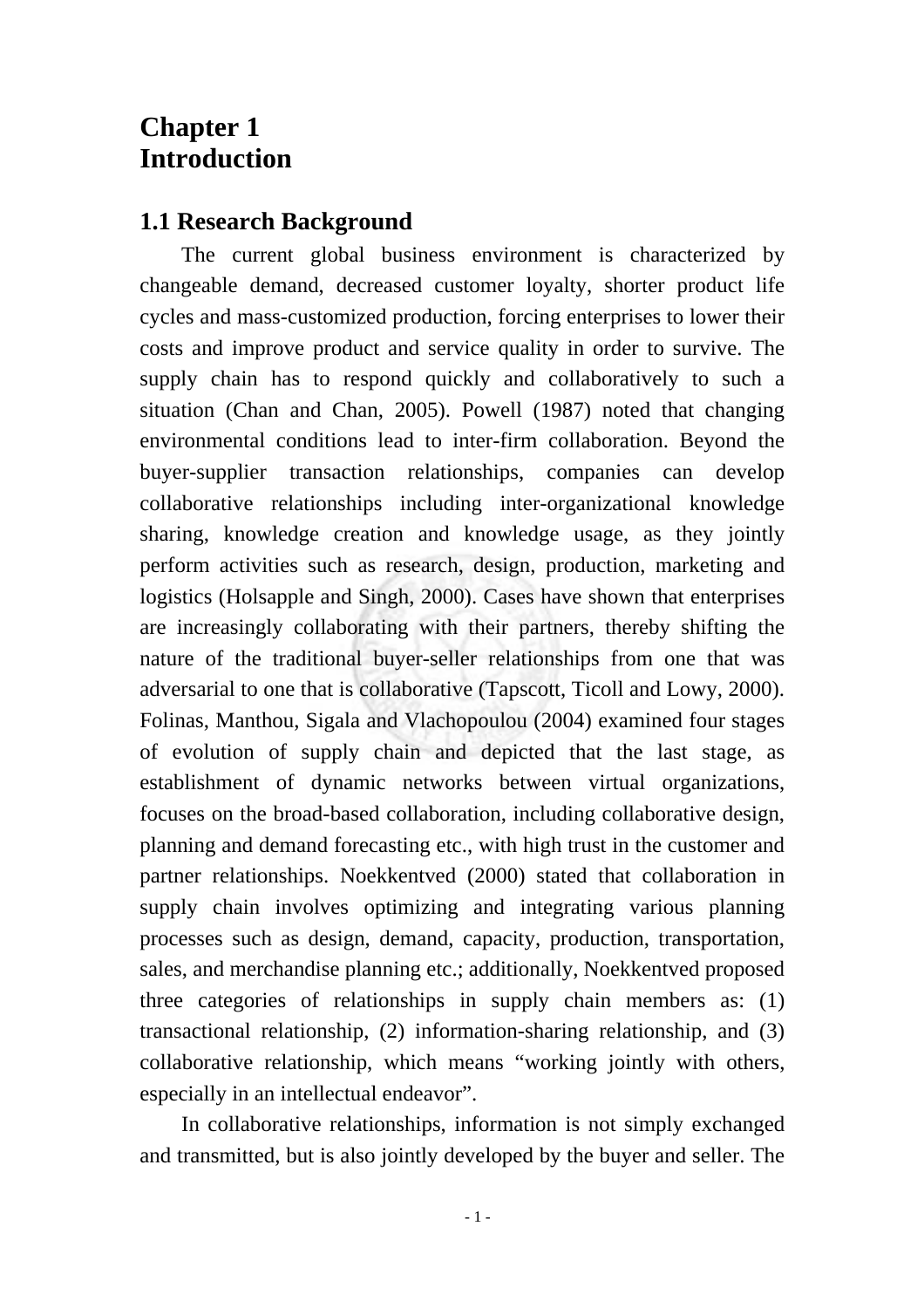collaboration is an interactive, constructive, and knowledge-based process. Actually, there are five phases to construct collaboration: (1) goal or purpose recognition, (2) partner exploration, (3) establishing objective and governance structure, (4) implementation, and (5) termination (Hartono and Holsapple, 2004). Ireland and Crum (2005) stressed that "selecting the right partner is crucial for Collaborative Planning, Forecasting and Replenishment (CPFR)", and companies need to select appropriate trading partners in order to develop successful relationships. Many studies have found that the lack of trusted collaboration partners for sharing sensitive information including valuable financial, strategic and other operating data impedes collaboration in supply chains by enabling one trading partner to take advantage of others (Fliedner, 2003).

## **1.2 Research Motivation**

The problem of selecting partners or suppliers has become a significant issue in establishing an effective supply chain system (Chen, Lin and Huang, 2006). Failure to take sufficient care in choosing the appropriate collaborative partners is a vital contributor to collaboration failure. Trust is a key factor in commitment among supply chain partners, and lack of trust frequently leads to inefficient performance owing to increasing transaction costs associated with the verification, inspection and certification of trading partners (Kwon and Suh, 2004). However, real gains can only be realized when supply chain collaborative partners trust each other and work to make business decisions and plans that are mutually beneficial (Daugherty et al., 2006). Unlike trust in business to consumer (B2C) relationships, trust in business to business (B2B) relationships remains poorly explored (Saunders, Wu, Li and Weisfeld, 2004). Relationships among participants in collaborative supply chain as virtual business relationships are project-based, since the partners have neither a history of interaction, nor any plan for future cooperation. However, trust in initial relationships in these temporary groups is often high (Kasper-Fuehrer and Ashkanasy, 2001). Additionally, Jarvenpaa and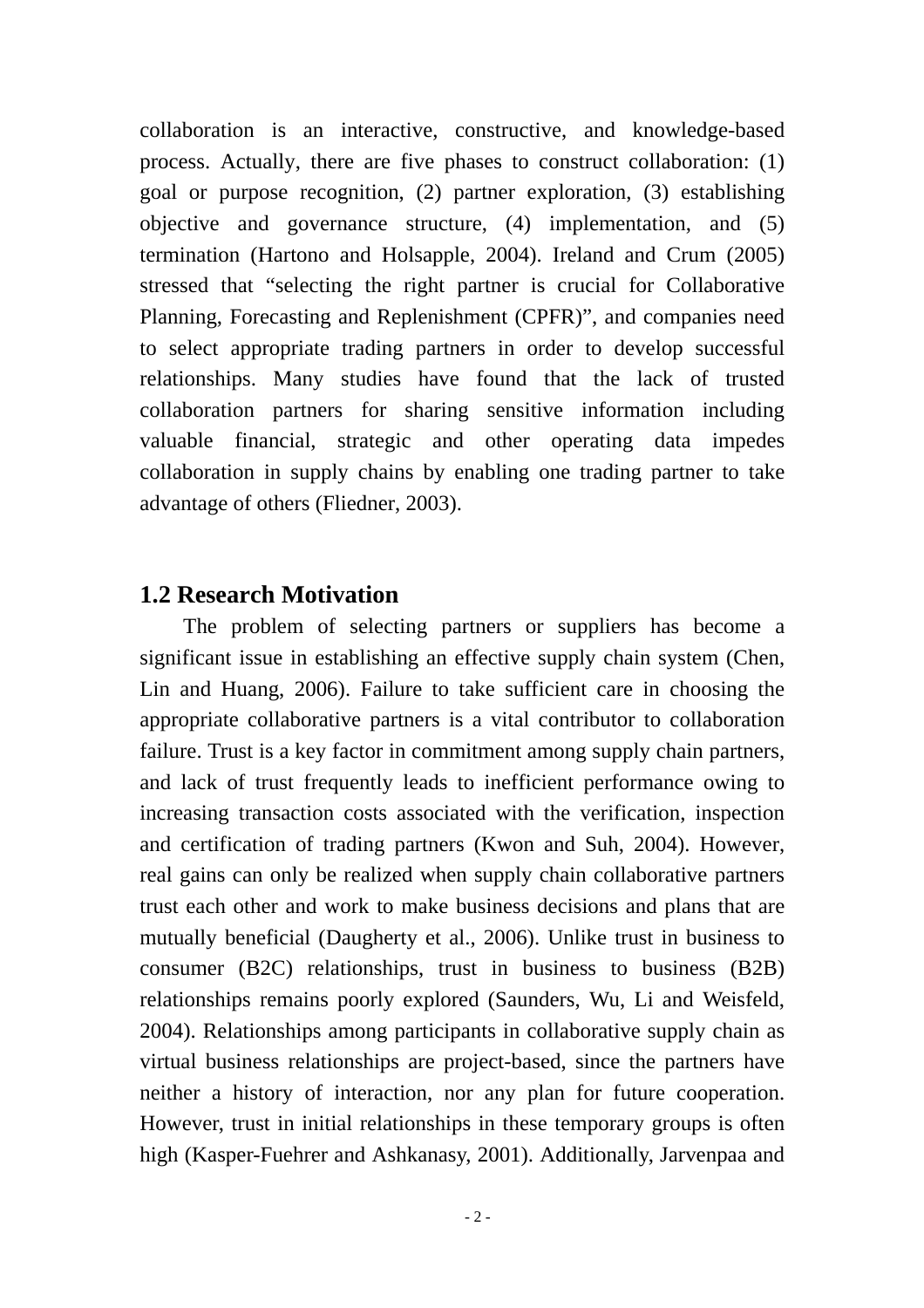Leidner (1998) noted that trust is crucially important in new and temporary organizations, since it acts as a substitute for the traditional mechanisms of control and coordination.

Reputation can be considered as a collective measure of trustworthiness derived from the referrals or ratings of community members. Empirical testing results have indicated that the reputations of business transaction partners significantly and positively influence the level of trust. Accordingly, partner reputation is an essential initial trust-building factor for individuals with no previous track record of working with a particular firm (Kwon and Suh, 2004; Koufaris and Hompton-Sosa, 2004). Personal experience is generally more important than secondhand referrals for establishing trust. However, in the absence of personal experience, trust is often based on recommendations from others (Josang, Ismail and Boyd, 2007). Thus, trust and reputation have become significant research topics in many fields (Mui, Mohtashemi and Halberstadt, 2002)

There are extensive literatures on partner selection in the supply chain fields. Summarizing these literatures, the research issues related to suitable partner selection can be divided into two categories: selection methods and selection criteria. The partner selection methods include qualitative, quantitative, optimization methods, Multi-Agents Systems (MAS), integer programming, integrated analytic hierarchy process (AHP), agent-based Contract Net Protocol (CNP), improved AHP by rough set, analytic network process (ANP) etc. (Mikhailov, 2002; Wu and Su, 2005; Liu and Hai, 2005; Fischer et al., 2004; Jiao et al., 2006; Xia and Wu, 2007; Jharkharia and Shankar, 2007). Meanwhile, the selection criteria used in partner selection can refer to the 23 criteria of Dickson, including net price, delivery, quality etc. (Dickson, 1996).

In a traditional transaction-based supply chain, the considerations or criteria to select trading partners mainly focus on the competence and capability to perform contract of the potential partner; meanwhile, the testimonies used to evaluate and select trading partners were provided by partner candidates themselves. The selection criteria and testimonies collection of traditional methods do not suitable for selecting an unknown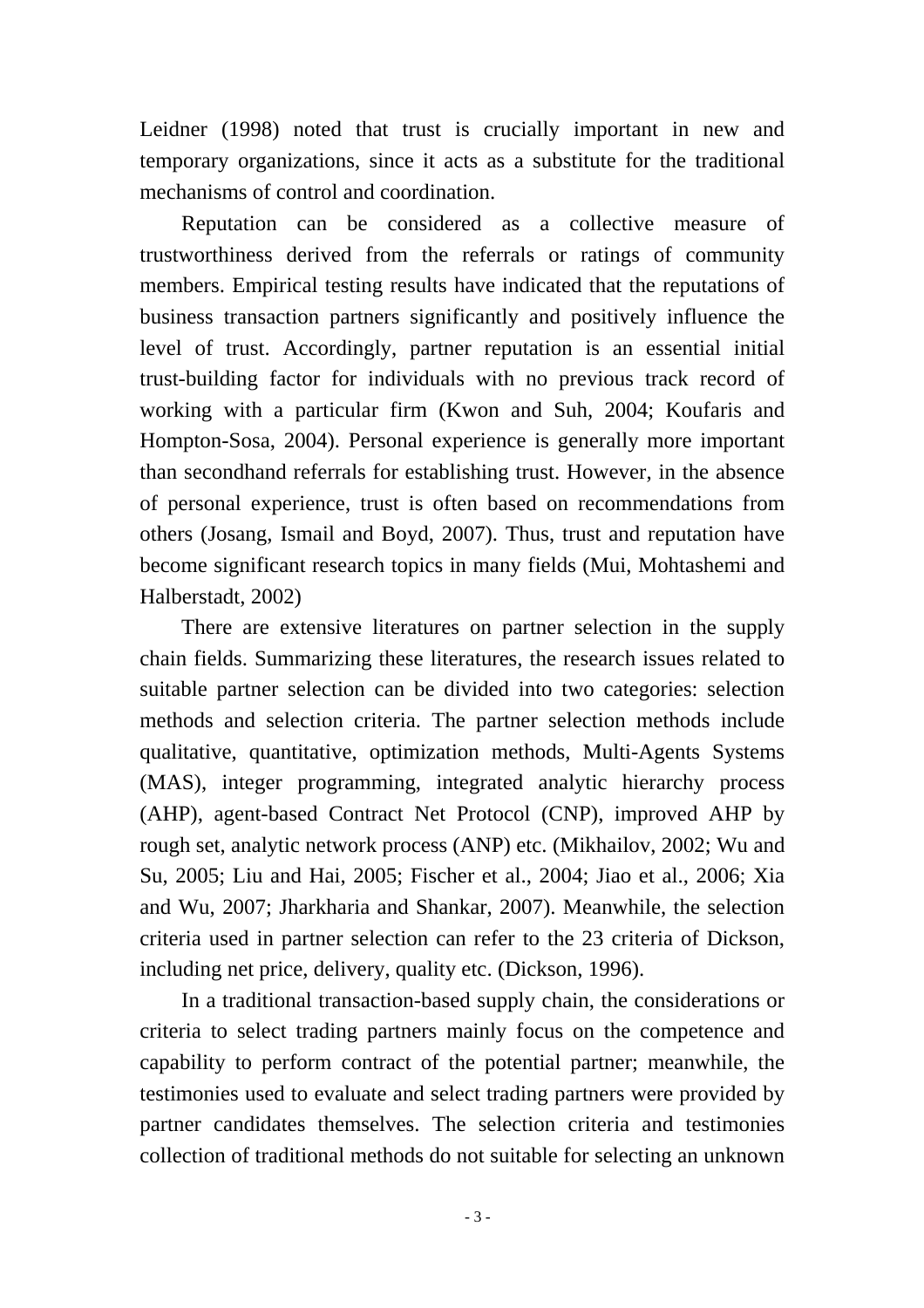collaborative partner with high level of initial trust, and with honesty and benevolence to mutually share and develop sensitive strategic information.

## **1.3 Research Objectives**

This study developed a reputation-based partner selection model (RBPS model) which was purposed to select a partner with high level of initial trust, whom the requestor enterprise has no previous experience to collaborate with, for a new business opportunity. The reputation system and referral networks were adopted to identify the objective and subjective testimonies from third parties to evaluate the partner candidates.

The RBPS model consists of two phases for selecting trusted collaborative partners, namely discovery phase and selection phase. First, during the discovery phase, the enterprise (as a trustor) issues a request seeking trustees who are willing and claim to be capable potential collaborators. Second, during the selection phase, the trustor gathered the information elements, namely testimonies, of partner candidates, obtained from the discovery phase, from third parties (as raters), with previous experiences of collaborating with the trustees, using the referral networks and reputation system. Subsequently, the testimonies were translated into the scores of initial trust due to the trust level was not obtained for long-term friendships, but for initial relationships. Finally, the trustor selected the candidate with the highest initial-trust score to be a collaborative partner.

The experiments were designed to test the RBPS model that can help the trustor enterprise to select a partner candidate with fine characteristics in a distributed-networked environment. The results of computer simulation showed that the candidate with fine temperament was selected far more often than other candidates after multiple tests of simulation in a specific combination of factors and values. Further, the two critical factors, such as (1) the number of friends of the trustor and (2) the number of searching depth in the referral networks that strongly affect the